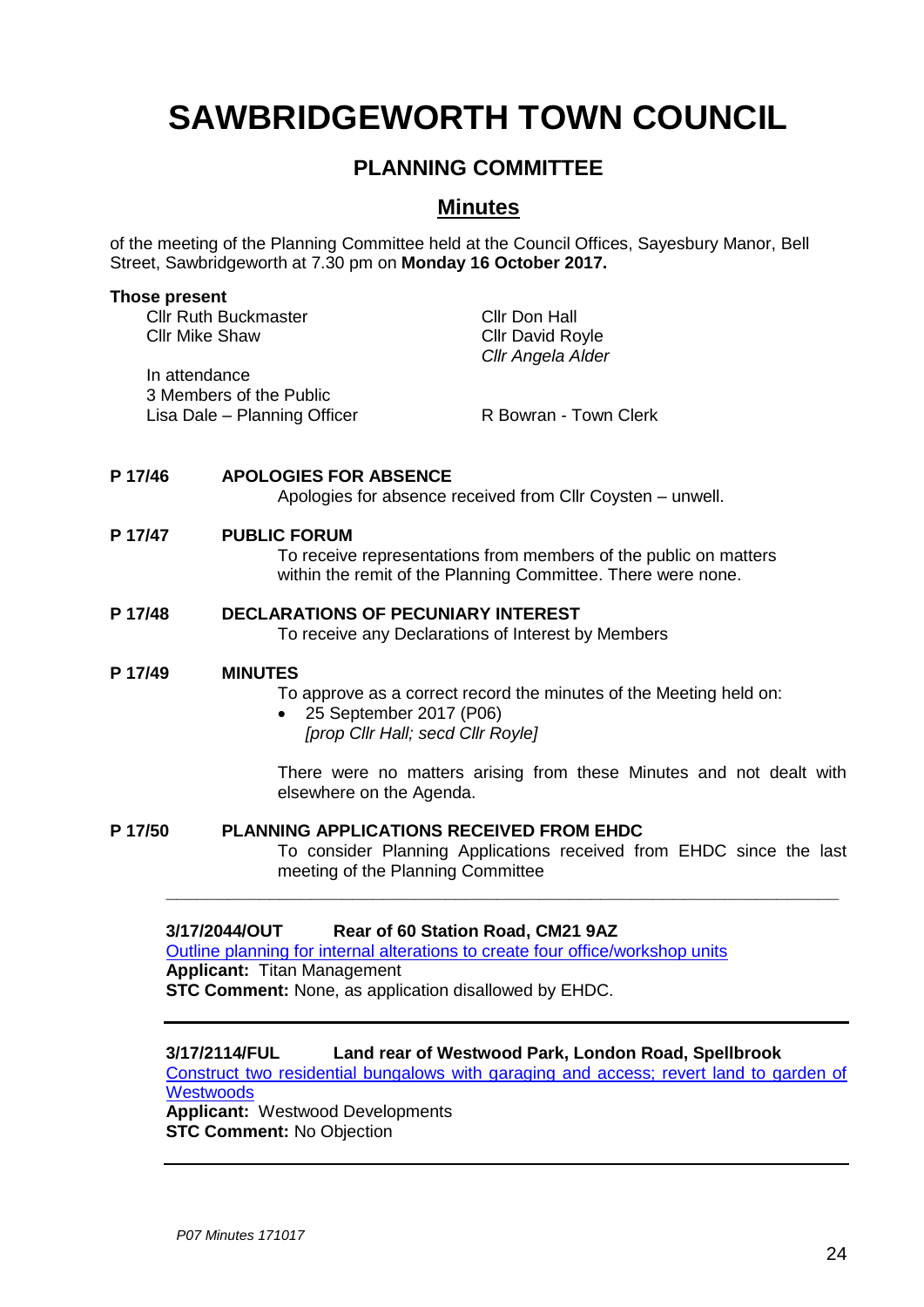#### **3/17/2120/FUL Coach House, Redricks Lane, CM21 0RL**

[Change of use from existing agricultural buildings to commercial shooting range and](https://publicaccess.eastherts.gov.uk/online-applications/applicationDetails.do?keyVal=OW7I5WGLIH700&activeTab=summary)  [associated offices](https://publicaccess.eastherts.gov.uk/online-applications/applicationDetails.do?keyVal=OW7I5WGLIH700&activeTab=summary) **Applicant:** Mr Matthew Greenall

**STC Comment:** No Objection

#### **3/17/2244/HH 42 School Lane, CM21 9FA**

[Single storey front extension linking house and garage and conversion of half of the](https://publicaccess.eastherts.gov.uk/online-applications/applicationDetails.do?activeTab=summary&keyVal=OWVTTGGL00X00)  garage into a habitable space [with a new roof over with two dormers](https://publicaccess.eastherts.gov.uk/online-applications/applicationDetails.do?activeTab=summary&keyVal=OWVTTGGL00X00) **Applicant:** Mr C Warren **STC Comment:** No Objection

#### **3/17/2256/HH 22 Brook Lane, CM21 0EL**

[Amendments to permission under Ref 3/15/2354/HH, changes to approved porch, pitched](https://publicaccess.eastherts.gov.uk/online-applications/applicationDetails.do?keyVal=OWXFJDGLIO100&activeTab=summary)  [roof over utility area, new/altered windows, render and timber cladding over existing](https://publicaccess.eastherts.gov.uk/online-applications/applicationDetails.do?keyVal=OWXFJDGLIO100&activeTab=summary)  [brickwork](https://publicaccess.eastherts.gov.uk/online-applications/applicationDetails.do?keyVal=OWXFJDGLIO100&activeTab=summary) **Applicant:** Mr Trevor Austin **STC Comment:** No Objection

#### **P 17/51 LATE PLANNING APPLICATIONS**

To deal with Planning Applications received from EHDC following the Publication of this Agenda and received before 13 October 2017

#### **3/17/2296/FUL 3 Duckling Lane, CM21 9QA**

[Change of use from office/shop to residential](https://publicaccess.eastherts.gov.uk/online-applications/applicationDetails.do?keyVal=OW7I5WGLIH700&activeTab=summary) and alterations to listed building **Applicant:** Mr G Sessions **STC Comment:** No Objection

#### **3/17/2316/HH 29 Springhall Road, CM21 9ET**

[Single storey rear](https://publicaccess.eastherts.gov.uk/online-applications/applicationDetails.do?activeTab=summary&keyVal=OWVTTGGL00X00) extension **Applicant:** Mr and Mrs Stephens **STC Comment:** No Objection

#### **3/17/2330/HH Lavandou, Harlow Road, CM21 0AJ**

[Demolition of existing conservatory and erection of two storey rear extension and part](https://publicaccess.eastherts.gov.uk/online-applications/applicationDetails.do?keyVal=OWXFJDGLIO100&activeTab=summary)  [single storey rear extension.](https://publicaccess.eastherts.gov.uk/online-applications/applicationDetails.do?keyVal=OWXFJDGLIO100&activeTab=summary) **Applicant:** Mr R Hallett

**STC Comment:** No Objection